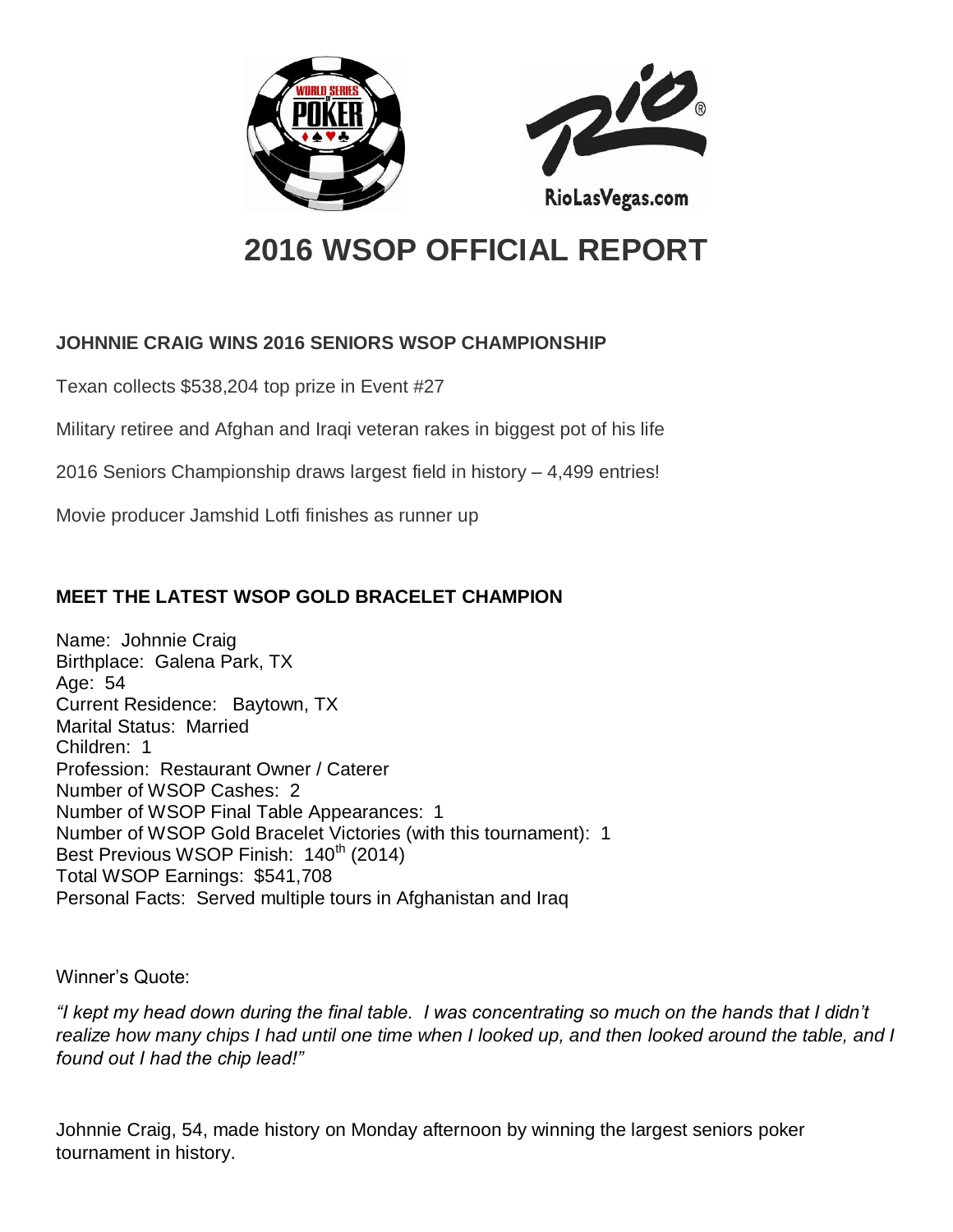A whopping 4,499 players flooded into Rio in Las Vegas for this highly-anticipated annual poker competition open to all poker players age 50 and up. Attendance broke the all-time record which had been set in 2014 when 4,425 entrants established the previous high mark. The \$1,000 buy-in No-Limit Hold'em Seniors No-Limit Hold'em Championship has been one of the fastest-growing events on the schedule for several years.

The massive field was whittled down to a champion over four days and three nights and concluded on the ESPN main stage. Craig, from Baytown, TX collected \$538,204 in prize money, making this the biggest win of his career.

"I can't even describe this feeling – it's amazing," an elated Craig said afterward. "I had the feeling I was going to win, and it worked out."

Craig is a business owner from Baytown, TX near Houston. He owns and operates a restaurant and also does catering, including running a few snow-cone stands. Prior to working at his own business, Craig served 25 years in the U.S. military. He did multiple tours of Afghanistan and Iraq.

Craig considers himself mostly a recreational player. He plays at home with friends, so he's never experienced anything of this magnitude before. Craig has entered four WSOP events, cashing in two. Now, he also has a gold bracelet and more than half a million dollars in prize money – which can by lots of snow-cones.

The senior's tournament was extended to an unscheduled fourth day due to the record field size. Day Three was dominated by Wesley Chong, from Reno, NV who was the chip leader much of the way until play became shorter handed.

Craig won his victory by coming out on top at a final table which included mostly amateur players, although many had previous WSOP experience.

"I felt really good coming into the final table. I was fourth in chips," Craig recalled. "I lost a pretty big hand off the bat, but I was still in the middle of the pack. From that point on, I decided I wasn't going to make any big moves unless I had a really big hand. I started to chip away and got the chip lead, then once I did that I began to apply pressure."

The ultimate moment of triumph came when Craig scooped the final pot of the tournament, holding a pair of pocket fours against Jamshid Lotfi, from Timonium, MD who finished as the runner up. As a consolation prize, Lotfi also collected the biggest poker prize of his life, amounting to \$332,413.

As for what accounted for his victory, Craig recalled reading a number of poker books and then attending a few poker boot camps, which are instructional in nature.

"Those got me here, the boot camps made all the difference in the world," Craig said. "They add years of experience to your play. I mean years of experience. Without that, I never would have made this final table."

This tourney attracted 4,499 entrants which created a prize pool totaling \$4,049,100. The top 675 finishers collected prize money.

The Seniors No-Limit Hold'em Championship was shepherded by poker legend "Oklahoma" Johnny Hale, who has been the event's grand patriarch since its inception. He opened the tournament on Friday, June 17<sup>th</sup> with the usual verbal fanfare and honorarium for many poker greats. The tournament concluded on Monday, June 20<sup>th</sup>.

Aside from the winner, here's a brief report of the other top finishers who made the final table: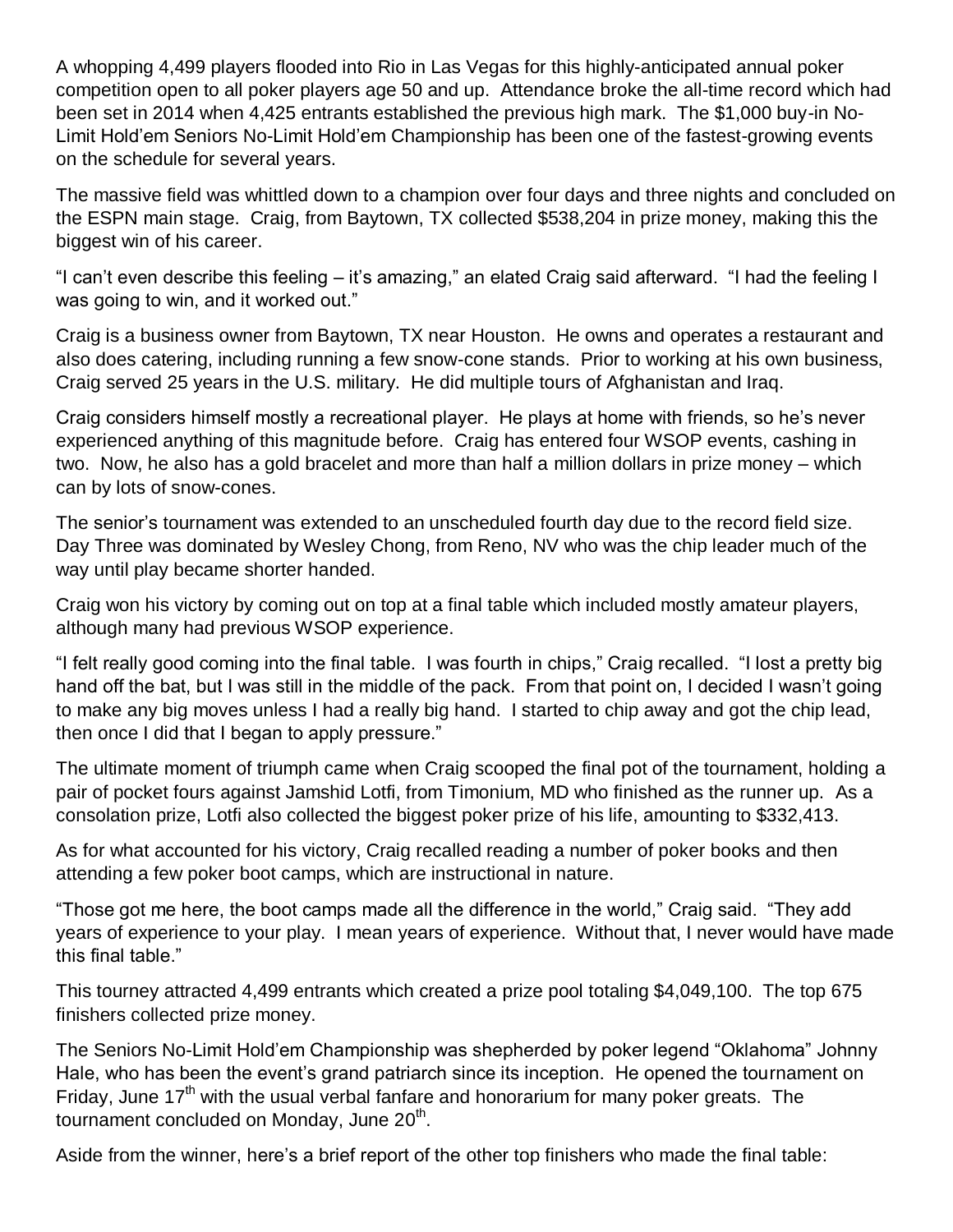**Second Place:** Jamshid Lotfi, from Timonium, MD finished as the runner up. The Iranian-born movie producer (he's produced 20 movies) cashed for the first time ever in a WSOP event. He pocketed \$332,413 in prize money.

**Third Place:** Roger Sippl, from Woodside, CA, came in third in what was his third time to reach the money in a WSOP event. He also cashed in the Seniors Championship in 2013. Sippl collected the biggest poker win of his WSOP career, which amounted to \$245,389. Sippl is a published poet and novelist. He's also successfully taken three companies public.

**Fourth Place:** Abe Somerville, from Sierra Madre has two cashes at the WSOP and both are in in the Seniors Championship, back to back. In 2015, Somerville finished in 82<sup>nd</sup> place out of more than 4,100 players. This year, he did even better, coming in  $4<sup>th</sup>$  out of nearly 4,500 opponents. Somerville, from Sierra Madre, CA collected \$182,536 in prize money.

**Fifth Place:** Wesley Chong, from Reno, NV cashed for the second time in a WSOP event, after finishing in-the-money in the 2014 Main Event Championship  $(481<sup>st</sup>)$ . Chong's highest finish ever paid \$136,829.

**Sixth Place:** Paul Runge, from La Pine, OR racked up his first-ever cash at the WSOP. Sixth place paid \$103,366.

**Seventh Place:** Eugene Solomon, from Ft. Meyers, FL came in seventh place in his first-ever cash at the WSOP. Solomon collected a payout totaling \$78,699.

**Eighth Place:** Mike Lisanti, from Winnipeg, MB (Canada) was the lone non-American among the final nine. In his fourth time to cash at the WSOP, Lisanti raked in \$60,392. He made a final table in another WSOP event back in 2008, when he finished ninth.

**Ninth Place**: Alan Cutler, from Chicago, IL works as a CPA and now has \$46,713 to account for after coming in ninth place. Cutler, making his seventh WSOP cash made his second final table appearance. He also won a WSOP Circuit gold ring in 2013.

This was the 27<sup>th</sup> official event on this year's schedule. This leaves 42 gold bracelet events still to go at the 2016 WSOP.

#### **OTHER NOTABLE IN-THE MONEY FINISHERS:**

Peter Vilandos, a three-time gold bracelet winner (1995, 2009, 2011), finished in 10<sup>th</sup> place. He now has nearly \$2.5 million in lifetime WSOP earnings.

Toto Leonidas, a gold bracelet winner (2003), finished in  $12<sup>th</sup>$  place.

Fred Berger, a gold bracelet winner (2002), finished in  $45<sup>th</sup>$  place.

Among the other gold bracelet winners who cashed in this event beyond the top-100 were – "Gentleman" John Gale, Louis Asmo, Randy Holland, Ken "Teach" Aldridge, Barbara Enright, Billy Baxter, Jay Heimowitz, Gary Gibbs, Steve Zolotow,

Robert Varkonyi, the 2002 world poker champion, cashed in 172<sup>nd</sup> place.